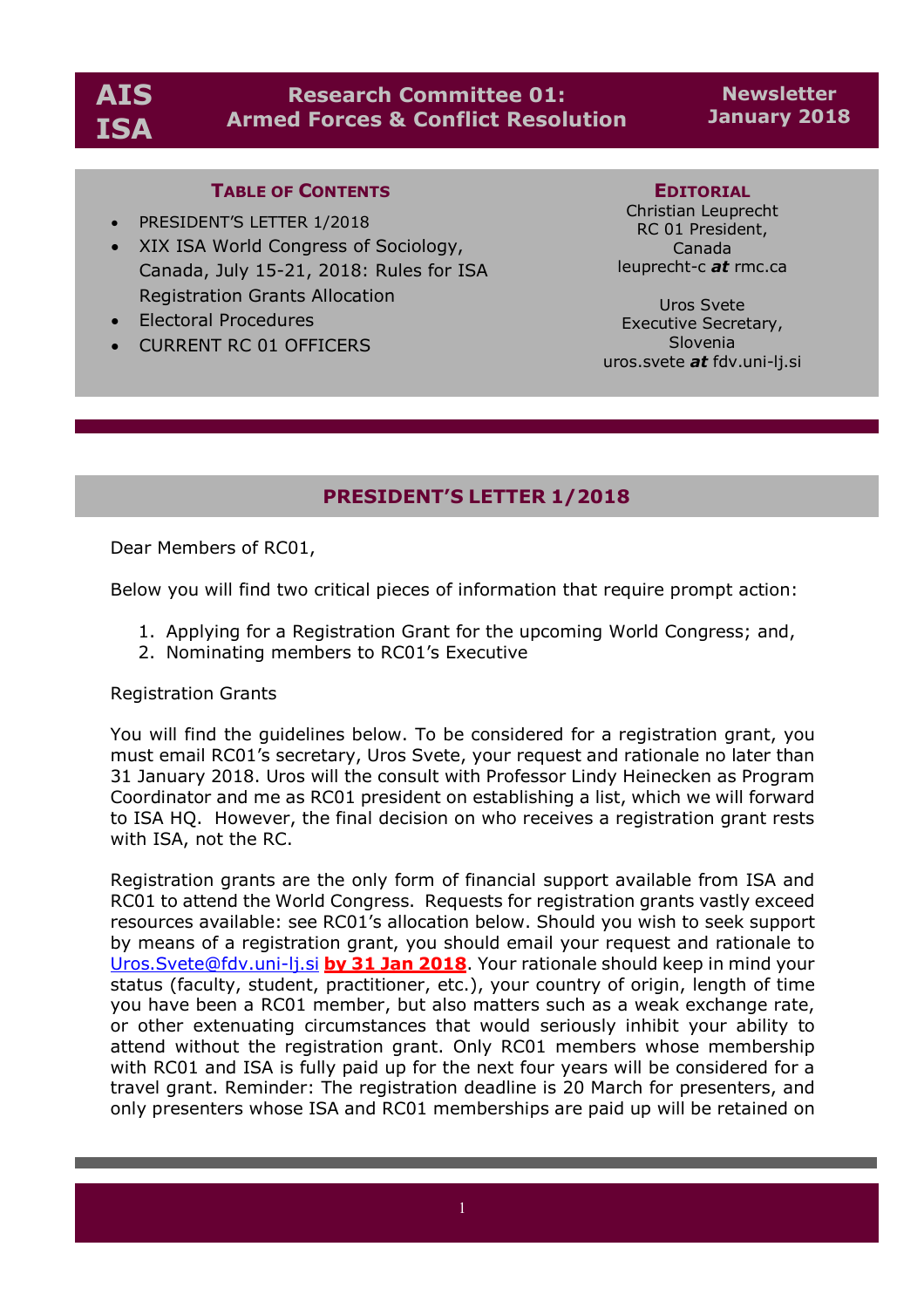the program.

Nominations to the RC01 Executive

If you are interested in serving on the RC01 Executive for the next four years, or want to nominate someone to serve, please see the procedure below. Nominations should be sent to our nominating committee: GerhardKuemmel@bundeswehr.org and yagil.levy@gmail.com **by 15 February 2018**. Any paid up RC01 member may nominate, but only candidates whose membership in RC01 and ISA is paid up for the next four years will be considered for the executive. In considering the final slate of candidates, considerations may include – but are not limited to - performance on the executive (for current members) and other administrative executive functions a candidate has held, scholarly record, continent and country of origin, gender, discipline/specialization, and seniority/rank. Our objective will be a robust and representative executive that is broadly representative of regions, gender, students, junior, mid- and senior scholars, scholarly defence practitioners, and discipline/specialization. At the same time, we are striving for an executive with a proven track-record of commitment to RC01, and an administrative trackrecord that demonstrates commitment to taking on administrative duties within RC01. Executive members are expected to make a commitment to furthering the administration of RC01 should. Once names have been vetted by the nominating committee for eligibility, each nominated member will be contacted to see whether (1) they are willing to let their name stand and (2) whether they are willing to let their name stand for the position for which they have been nominated, or whether they would prefer to have their name stand for a different position. If interest, we strongly encourage you to put forward your name or the name of other RC01 members.

#### Notice

I hereby give notice of an amendment to the rules and regulations that govern RC01 that I will be putting forward as part of elections to the executive: to improve continuity, I will be proposing a system of president-elect, president, and pastpresident. However, since procedurally we cannot vote on and implement this change for 2018, if approved, it would only take effect for 2022.

A more detailed newsletter about the upcoming congress and associated activities will follow. Christian Leuprecht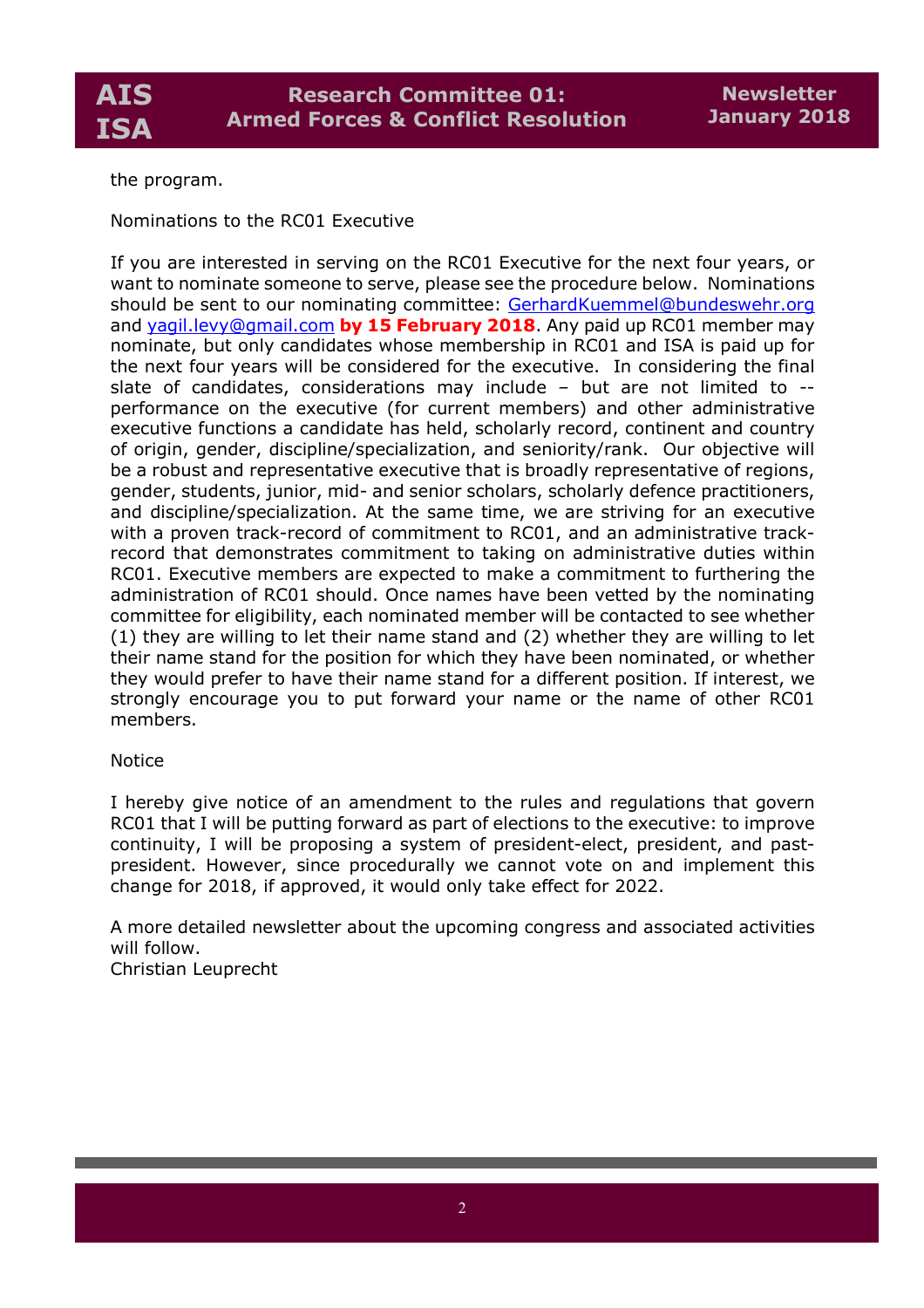## **XIX ISA WORLD CONGRESS OF SOCIOLOGY POWER, VIOLENCE AND JUSTICE: REFLECTIONS, RESPONSES AND RESPONSIBILITIES TORONTO, CANADA, JULY 15-21, 2018**

## **RULES FOR ISA REGISTRATION GRANTS ALLOCATION**

#### **Rules**

Each Research Committee (RC), Working Group (WG) and Thematic Group (TG) is responsible for allocating registration grant(s) to person(s) selected by its Board, following the criteria established by the ISA.

## **Eligibility 1. Individual ISA member**

Registration grants can be allocated to individual ISA members in good standing (i.e. who have paid the individual membership fee), active participants in the conference program.

#### How to apply:

Applications for registration grants must be sent by the participants directly to the RC/WG/TG Program Coordinators by **January 31, 2018**. Applications for a grant can be submitted to only one RC/WG/TG. The ISA Secretariat will advise the RC/WG/TG if someone has applied to, or has been recommended by, more than one group for the grant.

#### **Selection process**

1. Each RC/WG/TG will select candidates and allocate the funds available for that group.

2. The Program Coordinator shall decide on allocation in consultation with the RC/WG/TG President and Secretary and the results shall be published at the ISA conference website.

Third ISA Forum of Sociology. Rules for Grant Allocation 2

2a. A backup list of potential grant recipients in order of priority shall also be prepared to be used in case someone cancels participation or has been allocated a grant by another RC/WG/TG.

2b. It is recommended to avoid repetition of the same persons who have received grants for previous conferences.

2c. Full amounts of registration grants have to be allocated; grants are not paid in cash but a special code will be given to each participant.

3. A list of selected individuals and registration grant amounts must be sent by the Program Coordinator to the ISA Secretariat (*isa@isa-sociology.org*) before **February 15, 2018** for verification and approval.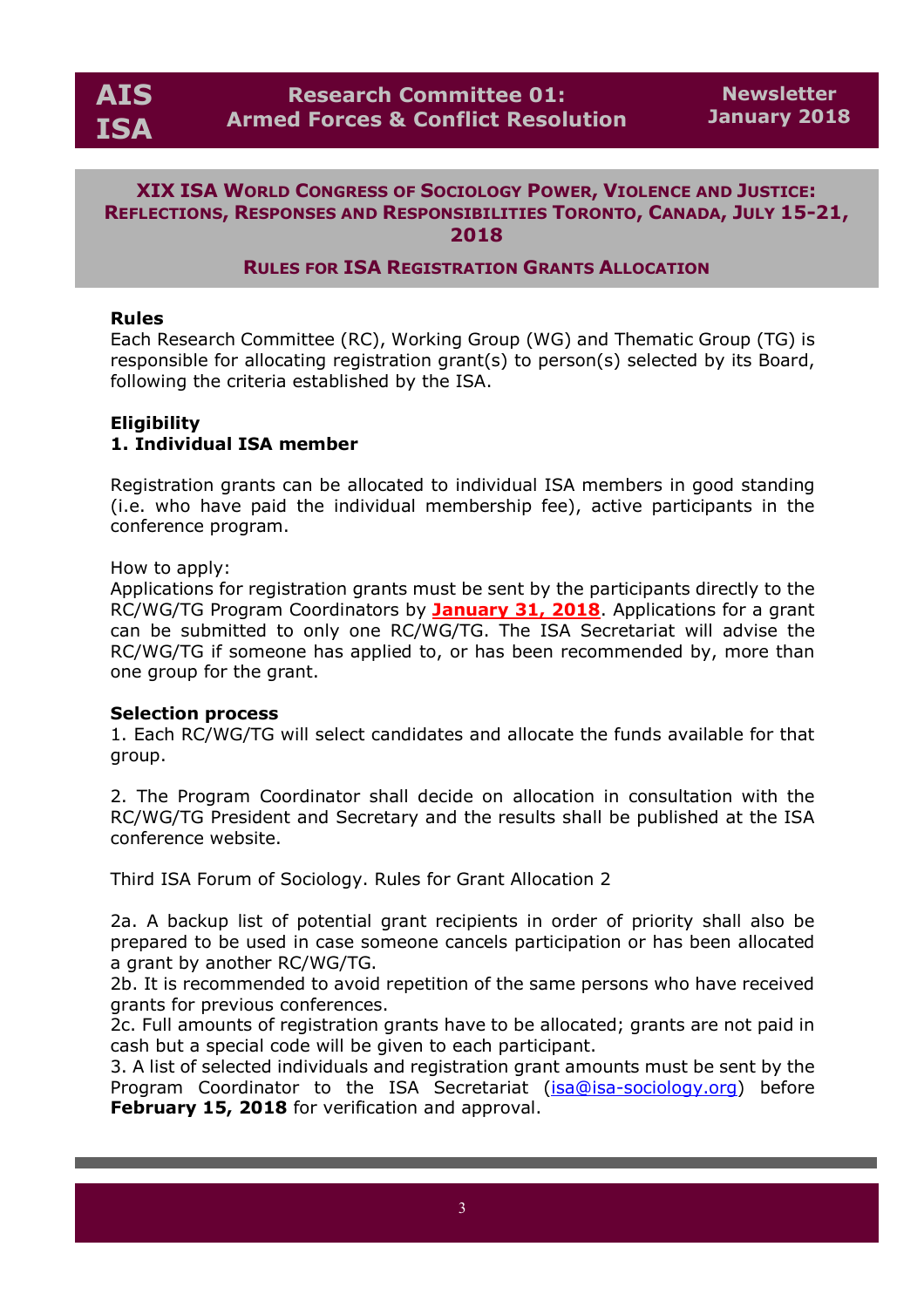

4. Registration grants will be handled directly by the ISA Secretariat prior to the early registration deadline of the conference, **March 20, 2018**.

## **Early registration fees for ISA members**

Category A ISA member US\$ 440 Student ISA member US\$ 120

Category B ISA member US\$ 198 Student ISA member US\$ 110

Category C ISA member US\$ 151

Student ISA member US\$ 100

#### Funds allocation

Each RC/WG/TG will be allocated an amount for Registration Grants according to the following scale. Number of ISA members as of October 2016 Amount in US dollars

| \$2,500 |
|---------|
| \$2,300 |
| \$2,000 |
| \$1,700 |
| \$1,500 |
| \$1,250 |
|         |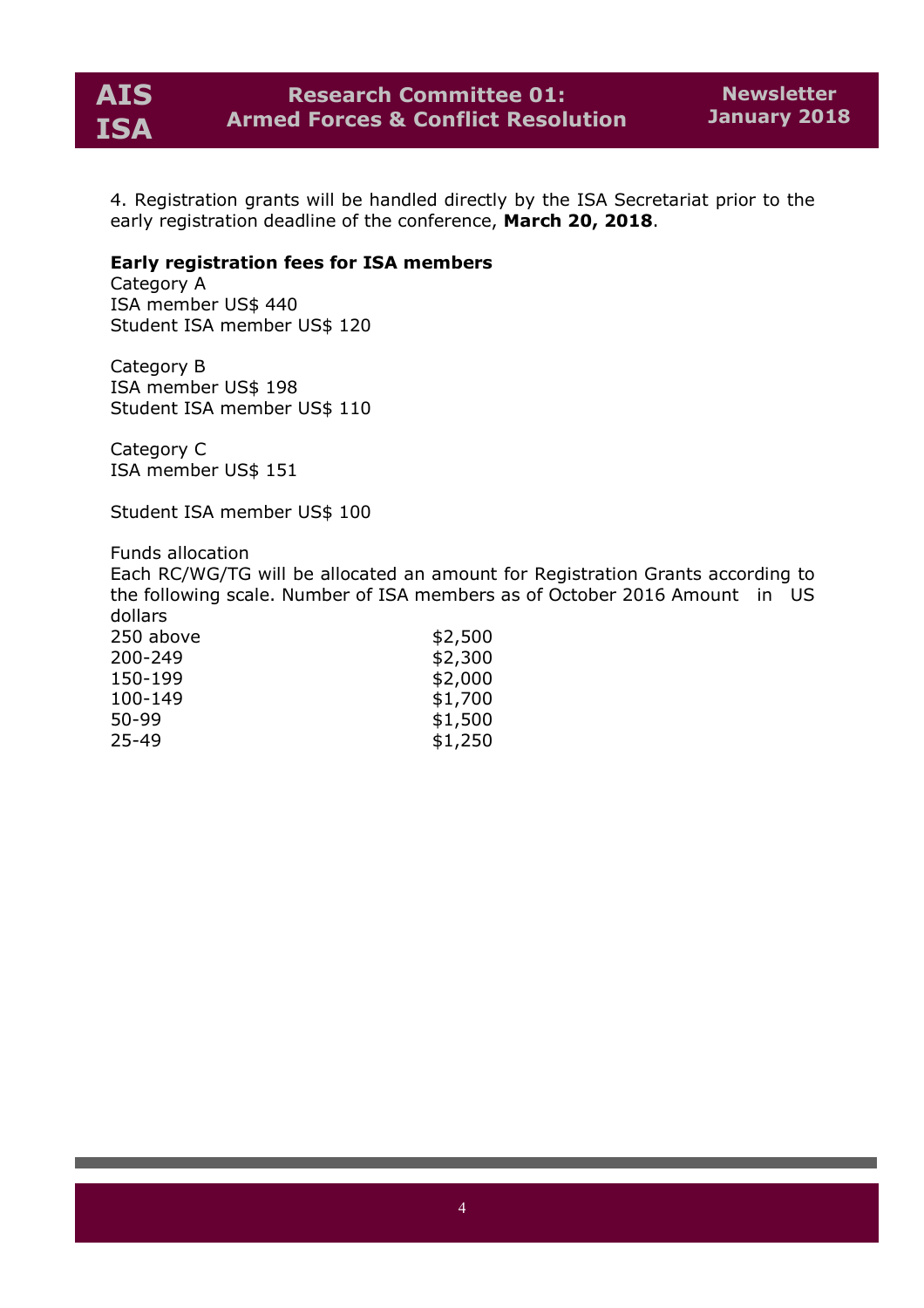

# **Research Committee 01: Armed Forces & Conflict Resolution**

**Newsletter January 2018**

#### **ELECTORAL PROCEDURES**

A. The Executive Board of the RC is elected every four years, just prior to the ISA World Congress, for a four-year term. The term of the newly elected officers shall commence at the following World Congress.

B. The election shall be carried out under the direction of the Nominations and Elections Committee. This Committee consists of two members of the RC who may be either regular or affiliated members.

C. These two members of the Nominations and Elections Committee are **not** members of the current Executive Board and they are **not** standing for election, i.e. they are in fact **not eligible for nomination** to the Executive Board.

D. The Nominations and Elections Committee is responsible for preparing the list of nominations and for conducting the elections.

E. To ensure participation by all regular and affiliated members, the election process (including nominations) shall be done by mail, normally by e-mail. To this end, the Nominations and Elections Committee shall prepare a nominations form, to be sent to all **regular and affiliated members** at least 20 weeks before the election day.

F. All **regular and affiliated members** of the RC shall be entitled to nominate candidates for the Executive Board.

G. Potential candidates shall confirm their willingness

1. to accept the respective position on the Executive Board, should they be elected, and

2. to remain a regular member in good standing for the duration of the mandate.

3. They shall return the nomination form to the Nominations and Elections Committee, along with a brief curriculum vitae.

H. A member may be a candidate for more than one office, but may only serve in one office at a time.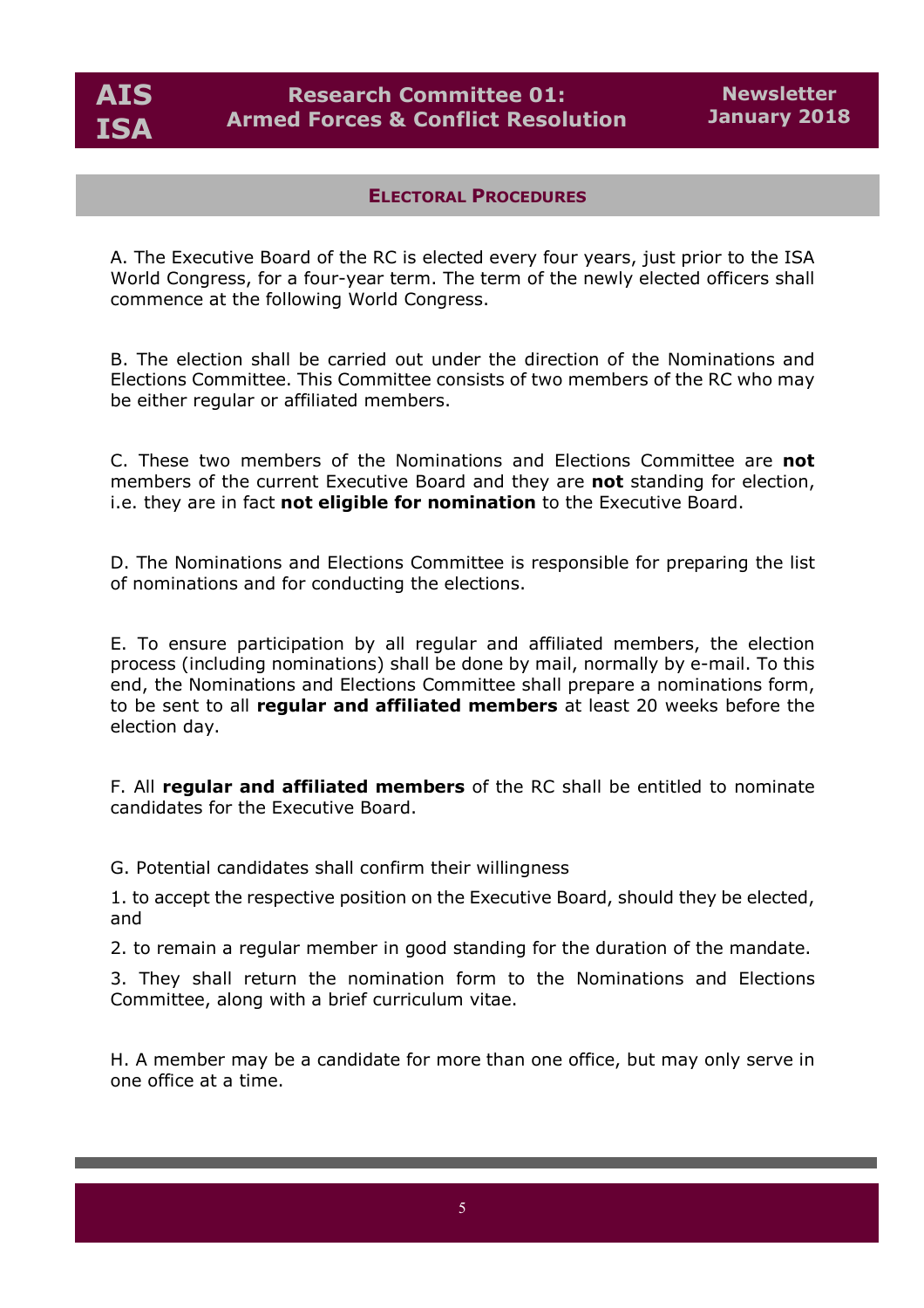I. The Nominations and Elections Committee will endeavor to have at least two nominations for each position. Also, a write-in section will be present for each office. The nominations should reflect the international nature of the membership.

J. The Nominations and Elections Committee shall prepare a ballot listing all nominated candidates (and their normal country of residence) for each position on the Executive Board. For each position, the nominated candidates shall be listed in alphabetical order.

K. The ballot shall be sent to all **regular and affiliated** members of the RC by (e) mail at least ten weeks before the election day. The election day will be no later than two weeks before the beginning of the World Congress.

L. **Regular and affiliated members** shall send their ballot by mail or e-mail to the designated electoral officers or e-mail account. Ballots received after election day shall not be counted.

M. Board members are elected on the basis of a simple majority of ballots received by the deadline specified on the ballot. In the case of a tie bet-ween candidates, the issue is resolved in a manner that is mindful of regional representation, and for candidates from the same region, by drawing lots.

N. The newly elected officers will be announced through the ISA Bulletin, the Newsletter of the RC, on the website of the RC and at the meetings of the RC at the World Congress.

## **CURRENT RC 01 OFFICERS**

#### **President:**

Christian Leuprecht, Canada (leuprecht-c@rmc.ca)

# **Executive Secretary**

Uros Svete, Slovenia (uros.svete@fdv.uni-lj.si)

#### **Vice-Presidents**

Helena Carreiras (Portugal) (helena.carreiras@iscte.pt) Doo-Seung Hong (South Korea) (dshong@snu.ac.kr) Tibor Svircsev-Tresch (Switzerland) (Tibor.Szvircsev@vtg.admin.ch)